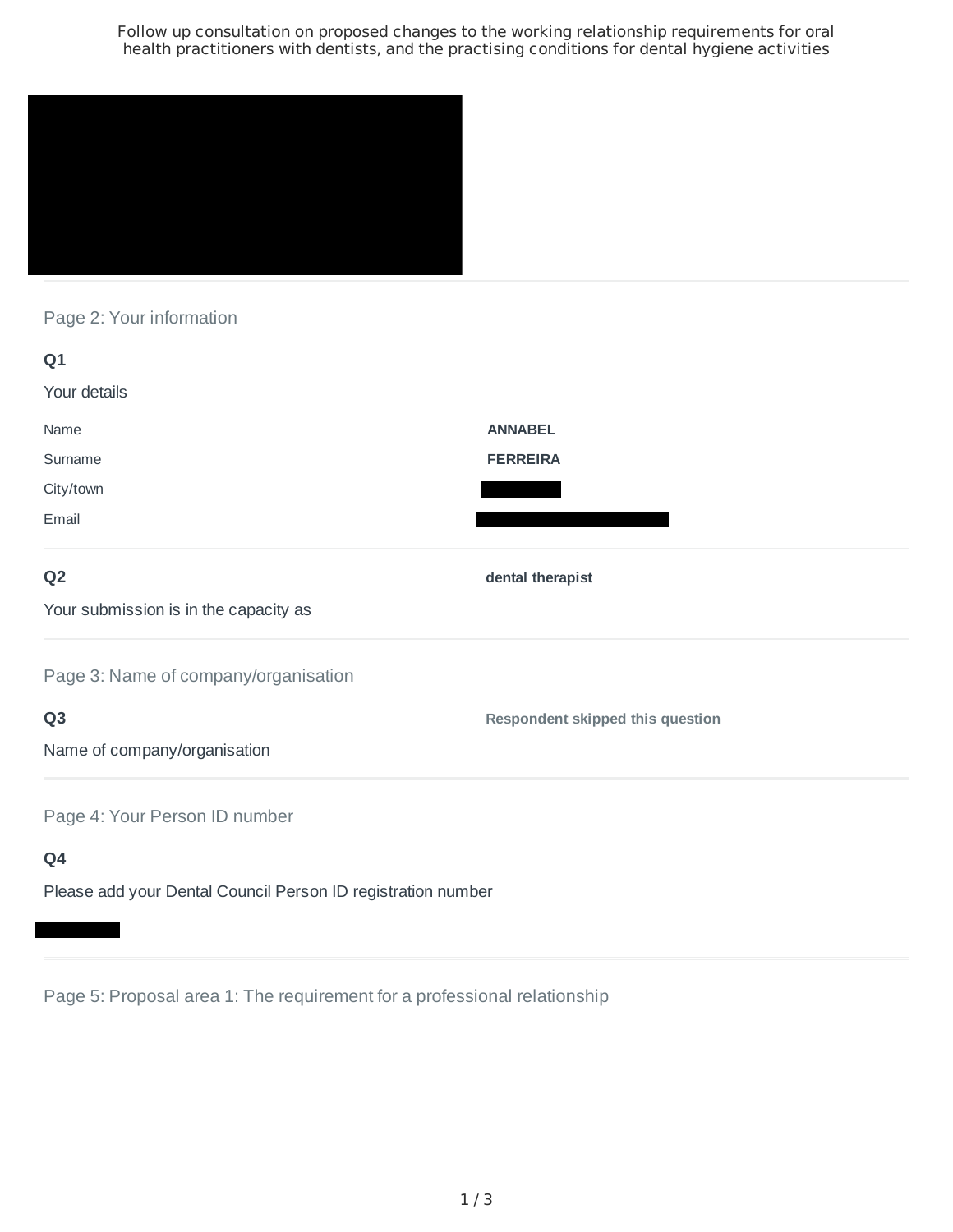Follow up consultation on proposed changes to the working relationship requirements for oral health practitioners with dentists, and the practising conditions for dental hygiene activities

#### **Q5**

**Agree**

Do you agree/disagree with the proposal to remove the mandated requirement for a professional relationship (dental therapy), working relationship (dental hygiene, orthodontic auxiliary practice), and a consultative professional relationship (oral health therapy) from the respective scopes of practice. Please detail why.

#### **Q6**

Please provide comments to support your response.

The professional relationship does not require a piece of paper, it is a natural interaction

Page 6: Proposal area 1: The requirement for a professional relationship

### **Q7**

**Agree**

Do you agree/disagree to remove references to working/professional/consultative professional relationships from the dental therapy, dental hygiene, orthodontic auxiliary practice, oral health therapy, dental technology and clinical dental technology scopes of practice? (as detailed in Appendices  $A - F$ ). Please detail why.

## **Q8**

Please provide comments to support your response.

as above

Page 8: Proposal area 2: Practising conditions for dental hygiene activities

# **Q9**

**Neither agree nor disagree**

Do you agree/disagree with the removal of the requirement for direct clinical supervision for administration of local anaesthetic and prescription preventive agents? Please detail why.

# **Q10**

Please provide comments to support your response.

not applicable to my practice

Page 9: Proposal area 2: Practising conditions for dental hygiene activities